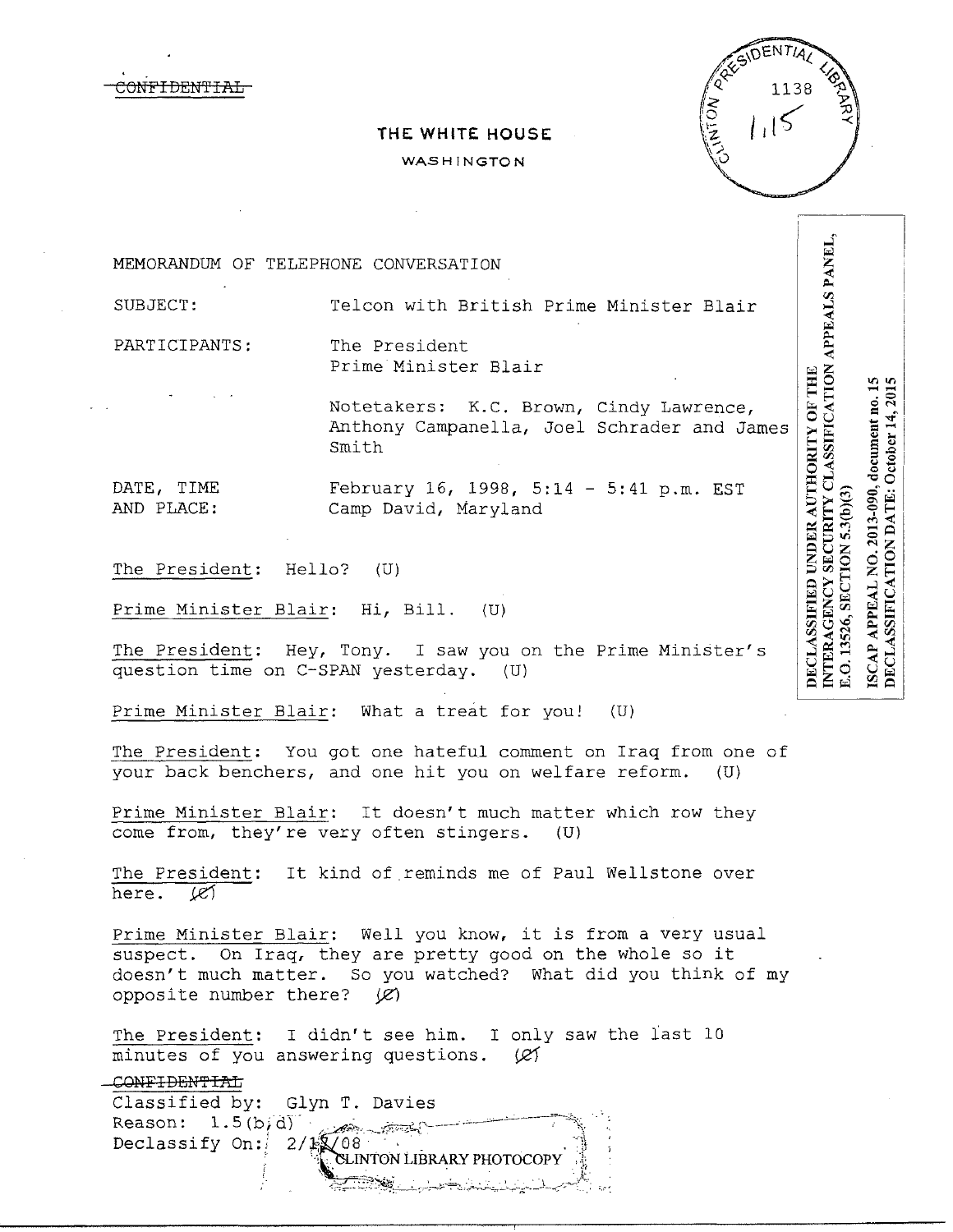Prime Minister Blair: It is the sort of thing you would do really well, but frankly I could do without it every Wednesday . *.-te')* 

The President: Well they just replayed it on C-SPAN last night. So, how are you doing?  $\cancel{\ell}$ 

Prime Minister Blair: I'm doing fine. We have two big problems to take care of at the moment: Northern Ireland and Iraq.

## **E.O. 13526, section 1.4(b)(d)**

The President: Yeah. He was very good. I called him after you told me to and he was very good.  $\leftarrow$ 

Prime Minister Blair:

**E.O. 13526, section 1.4(b)(d)** 

The President: You're doing right. Absolutely right. I'll support you on this. Even our Irish guys have been great. Kennedy and Dodd say there is no choice and they promised to get in touch with Adams to say [gap].  $+e^+$ 

Prime Minister Blair:

**E.O. 13526, section 1.4(b)(d)** 

CONFIDENTIAL

INTON LIBRARY PHOTOCOPY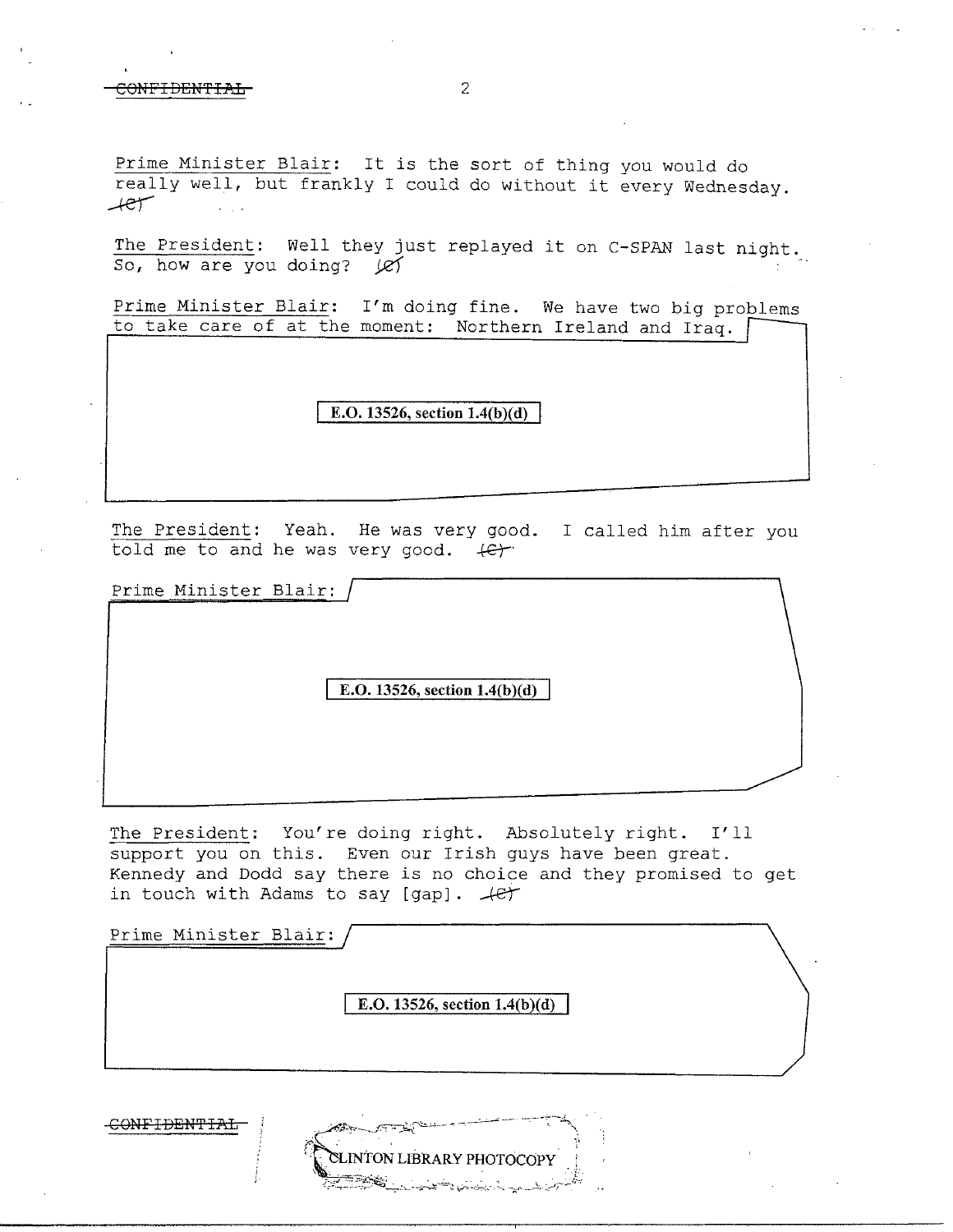## **E.0. 13526, section 1.4(b)(d)**

The President: Let's hope they behave while they are out. That's the key, isn't it?  $4e^+$ 

Prime Minister Blair:

**E.O. 13526, section 1.4(b)(d)** 

The President: I agree with that. On Iraq, I just talked to Sandy Berger. We have an agreed upon proposal to take to Kofi Annan about how to do this. The Russians keep saying...can you wait a second? Let

Prime Minister Blair: Taking care of Buddy are you? (U)

The President: Yes, he's got to go outside. I have a door right here. I will let him out. (Pause) Sorry. Hillary is at another place working. We are not together. We're at Camp David. Here's the problem we all have to watch. Because of European public opinion and Arab public opinion, we don't want to look blood thirsty and have to go the last mile. Saddam needs a face saver. Kofi Annan would love to go in and save the day, which is fine with me. The problem from my point of view is, we can give them some sort of change in appearance here on how to deal with the presidential palaces but it can't undermine the integrity of the inspections and turn it from a professional process to fundamentally a political one. We are trying to arrive at language, whereby they open Presidential sites to UNSCOM but palaces would be treated differently. Palaces would be open to diplomats and political personages. I think we are agreed, at least that is what Sandy said. Apparently the actual palaces would be subject to UNSCOM and then Annan could name diplomats to go with them. But if you take UNSCOM out of the decision making and let Annan make all the decisions, the pressures on him would be enormous for a different standard. Annan is talking about taking Ekeus with him.  $+G$ 

Prime Minister Blair: He's Swedish, right? (U)

The President: Yes. He was Butler's predecessor. He's now the ambassador to the United States as fate would have it. But that

CONFIDENTIAL

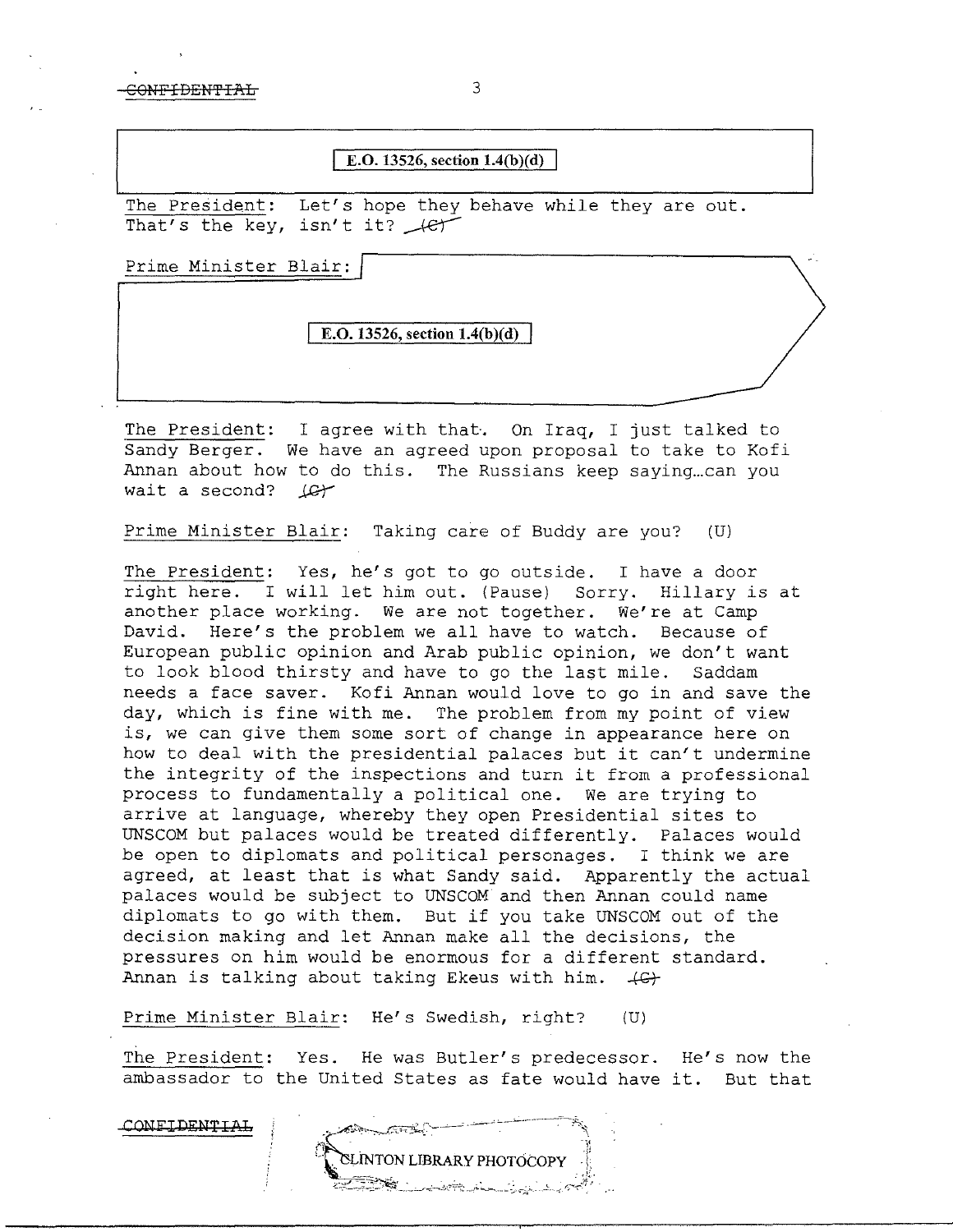might not be all bad, even though Ekeus is viewed as softer than Butler because he didn't put heat on the presidential sites. The truth is Ekeus was there at the beginning and he had so damn much work·to do on other places that it was an acceptable compromise at the time. He wasn't really at the point because. he was full up on other sites. It might work out all right. My. worst nightmare is being isolated because we can't agree to something that looks perfectly all right on the surface. We simply have to insist on technically qualified inspectors. Look, I wouldn't know a chemical lab from a football field. We have a good opening position but the trouble is there is no place to go after the opening. You and I have to work closely together on this. I called King Hassan and had a long talk with him. He has been a good friend of the United States and of mine.

### E.O. 13526, section 1.4(d)

I told him to go to Saddam, call him and tell him that I have no interest in killing him or hunting him down. I'm not fooling with him. I just don't want his chemical and biological program going forward. By the way, the memo you put out on the web is phenomenally successful. But you must know that. Everybody wants it.  $\left\{\mathfrak{E}\right\}$ 

Prime Minister Blair:

**E.O. 13526, section l.4(b)(d)** 

The President: I agree.  $\sqrt{C\gamma}$ 

Prime Minister Blair: My view, very clearly indeed, is that the bottom line all the way through is that the inspectors have got to be able to do their job uninhibited. I don't care who accompanies the inspectors provided they are not interfering with the inspectors. That doesn't trouble me.  $(2)$ 

The President: I agree. (U)

C<del>ONFIDENTIAL</del>

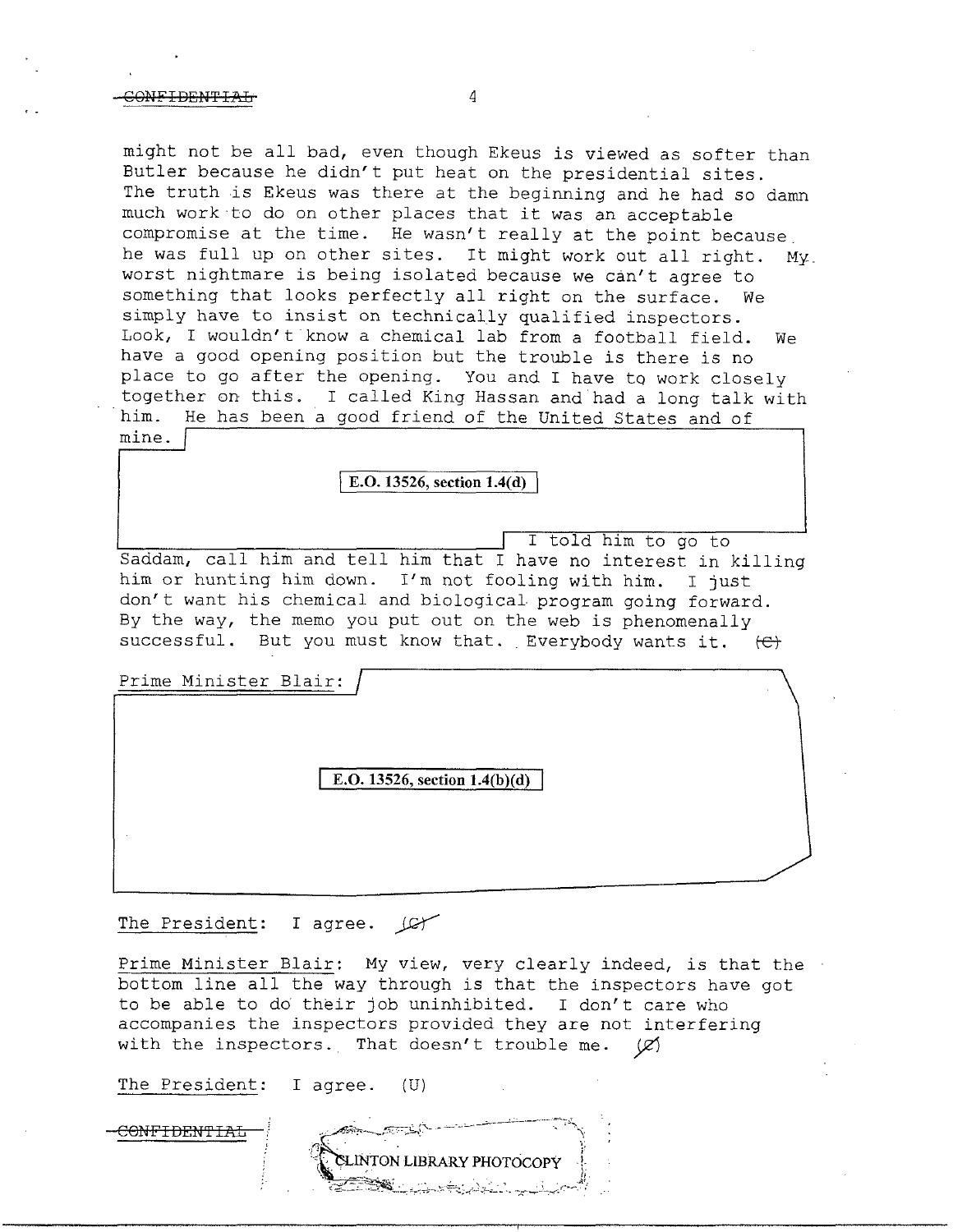CONFIDEN'fIAL

Prime Minister Blair: Where Saddam is at the moment is that he will let us in to the presidential sites, but only once, and Annan into the presidential palaces.

**E.O. 13526, section 1.4(b)(d)** 

The President: It puts him in a terrible position. It looks good to him because he gets to be a peacemaker and the real issues are technical. Let me go back to the history a bit. The history is that UNSCOM originally was set up answerable to the Security Council and not to him, and he doesn't particularly like that. There was a working group and an oversight board. But there is a permanent staff at UNSCOM. The real problem is, for example, that if it were put under the Secretary General and out from under UNSCOM, all decisions would come to him: it would be up to him to determine which site to inspect, where and when. They would have to go back to him and he would decide They would have to go back to him and he would decide when the files got closed, and which sites need future monitoring. What we tried to do is say, look we don't want to make those decisions either. We only care that independent, technical people are making the inspections.  $\lceil$ 

**E.O. 13526, section 1.4(d)** Politically, the idea of letting these inspectors decide when to inspect and where to inspect and when to close files and which sites most likely require future monitoring is very important. You can dress it up in a lot of different ways. Our opening position, which Sandy said your guys signed off on, we can take to Kofi and the French and the Russians, but then what? It is hard to think of a fallback position if the French and Russians push us on this. I have enormous regard for Kofi Annan. I think he is a heck of a man, **E.O. 13526, section 1.4(d)** 

What I have found out dealing with this is that most people, even in our own country, have not thought much about the facts of chemical and biological weapons and how little space it takes to produce them and their capacity for delivering this stuff now. That is what basically concerns me. They say in the Middle East we are hypocrites. They say there are others who

**CLINTON LIBRARY PHOTOCOPY**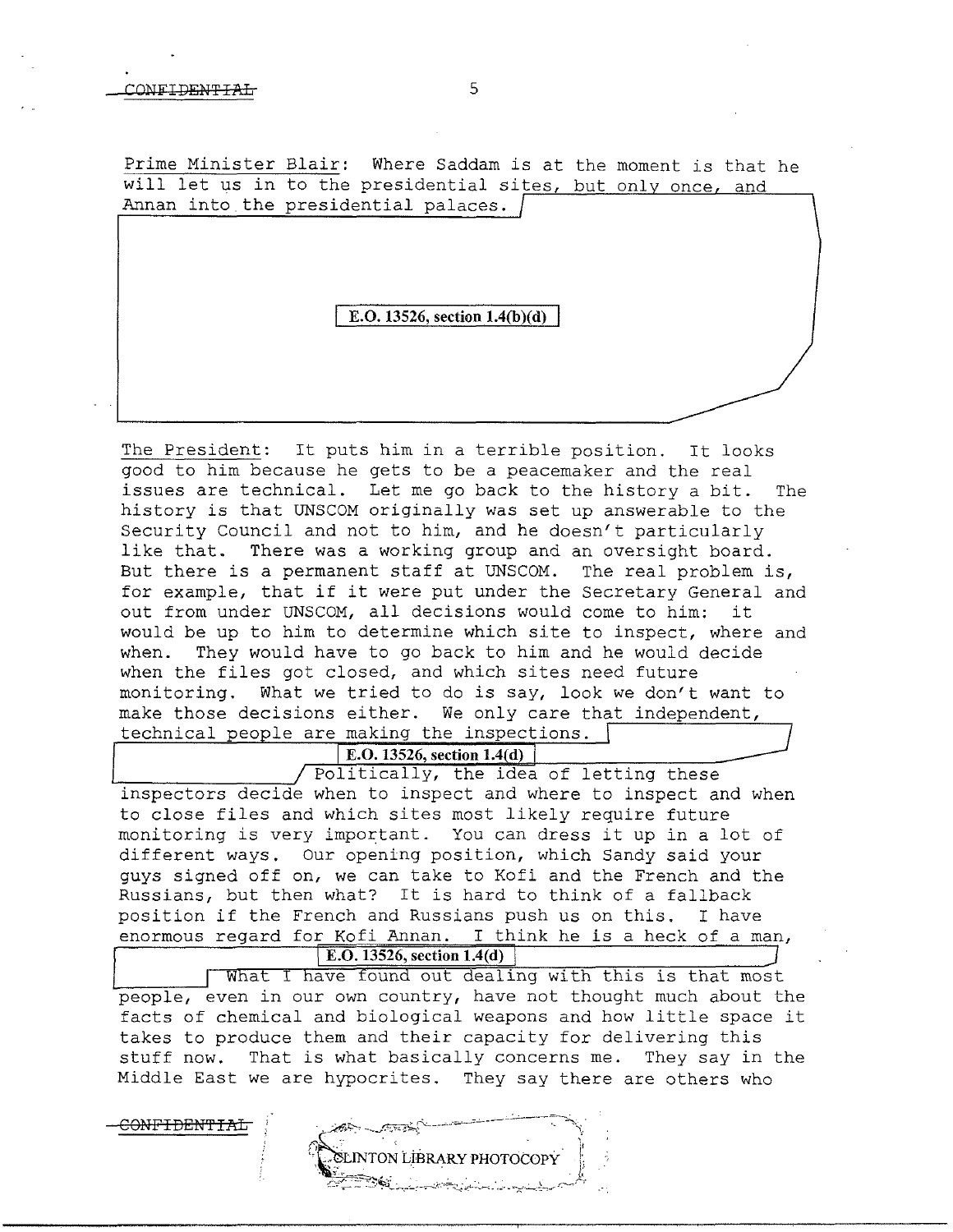have this, they say the Israelis, but no one else has shown a willingness to use them or share them with anyone else.  $+e^{i\theta}$ 

| Prime Minister Blair: / [E.O. 13526, section 1.4(b)(d)                                                                    | Bill, just |
|---------------------------------------------------------------------------------------------------------------------------|------------|
| tell me this because I don't quite understand it, where is<br>Saddam Hussein on this, where does he come down on this? My |            |
| people have been unable to tell me. $+e\tau$                                                                              |            |

The President: . We. don't know either. The only outstanding issue is who is in charge of the presidential site inspections. He even tried to get Newt Gingrich to bring a congressional delegation to the presidential sites. Newt was smart enough to ·know that one site has nearly 100 buildings that could be warehousing these chemicals, labs, and stuff.  $\left\{ \epsilon \right\}$ 

#### Prime Minister Blair: A huge complex.  $\text{JET}$

The President: On biological agents, you hardly need a room the size of a photographer's darkroom to do it.  $\text{Ler}$ 

Prime Minister Blair: That's right. Is he now saying the only outstanding issue is not the presidential sites but simply who authorizes inspections?  $\leftarrow$ 

The President: It is my understanding...I've had so damn many conversations today, I am not sure I remember. I'm not sure I know the answer on monitoring and coming back again. My understanding is what he says is the outstanding issue is who gets to come into the presidential sites.  $\text{Ler}$ 

Prime Minister Blair: Sites or palaces? (C)

The President: Both, I think. He has a higher standard for palaces than sites, but he is basically saying he will let someone come in and look at both categories.  $|C|$ 

| Prime Minister Blair: |                                 |
|-----------------------|---------------------------------|
|                       | E.O. 13526, section $1.4(b)(d)$ |
|                       |                                 |

The President: Yes and basically he thinks Kofi will be responsive to political pressures if he does that and will take us off line. Saddam thinks Butler is a stooge of America, but hell, I never even talk to Butler. He is a tough guy and I like what he is doing. I've reached the conclusion after eliminating

CONFIDENTIAL

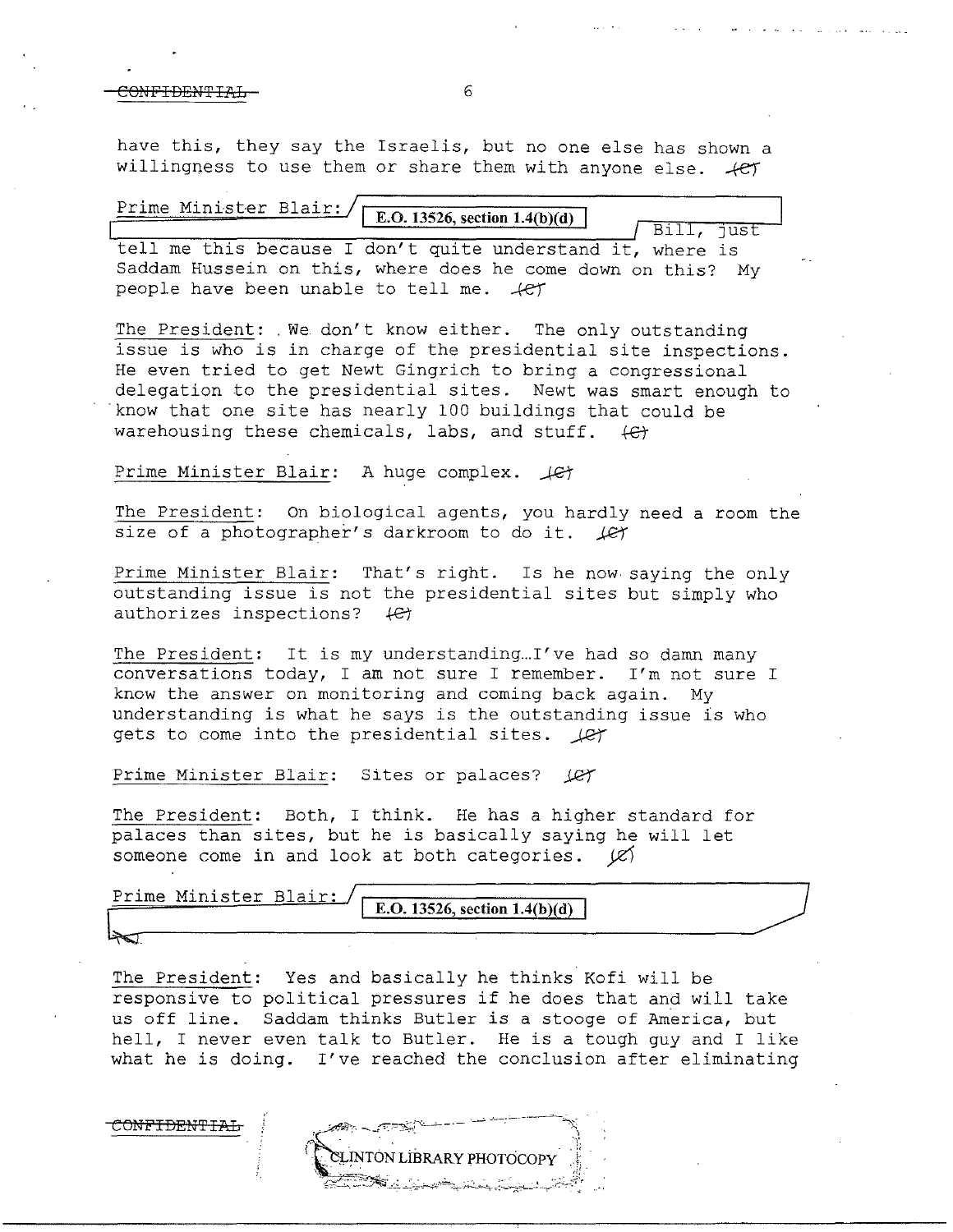all possible alternatives that Saddam still has the makings of a chemical and biological program he doesn't want to give up.  $\leftarrow$ 

| Prime Minister Blair: | E.O. 13526, section $1.4(b)(d)$ |     |
|-----------------------|---------------------------------|-----|
|                       |                                 |     |
|                       |                                 | . . |

The President: Yes. I'm looking at some other things we can do and will call you back to talk about it. We'll need to stay together on this. If our two staffs are together and if he says he wants Kofi to make all of the calls, then we need to construct a good argument why that is not a good thing.  $\#$ 

Prime Minister Blair:

**E.O. 13526, section 1.4(b)(d)** 

The President: Awful.  $\text{Ler}$ 

CONFIDEN'l'IAL

Prime Minister Blair:  $\parallel$  **E.O.** 13526, section 1.4(b)(d)

The President: I am going to talk to him tomorrow-or maybe tonight. If I get any clue, I'll let you know. Listen Tony, what's the most direct contact you have had with Iraq since 1991? For instance, has the British Foreign Minister talked to Tariq Aziz? (et

Prime Minister Blair: I honestly don't know. I'll have to check and get back to you. *Jet* 

The President: If I weren't constrained by the press, I would pick up the phone and call the son of a bitch. But that is such a heavy-laden decision in America. I can't do that and I don't think you can.  $\text{Ier}$ 

Prime Minister Blair: **E.O. 13526, section 1.4(b)(d)** 

**INTON LIBRARY PHOTOCOP**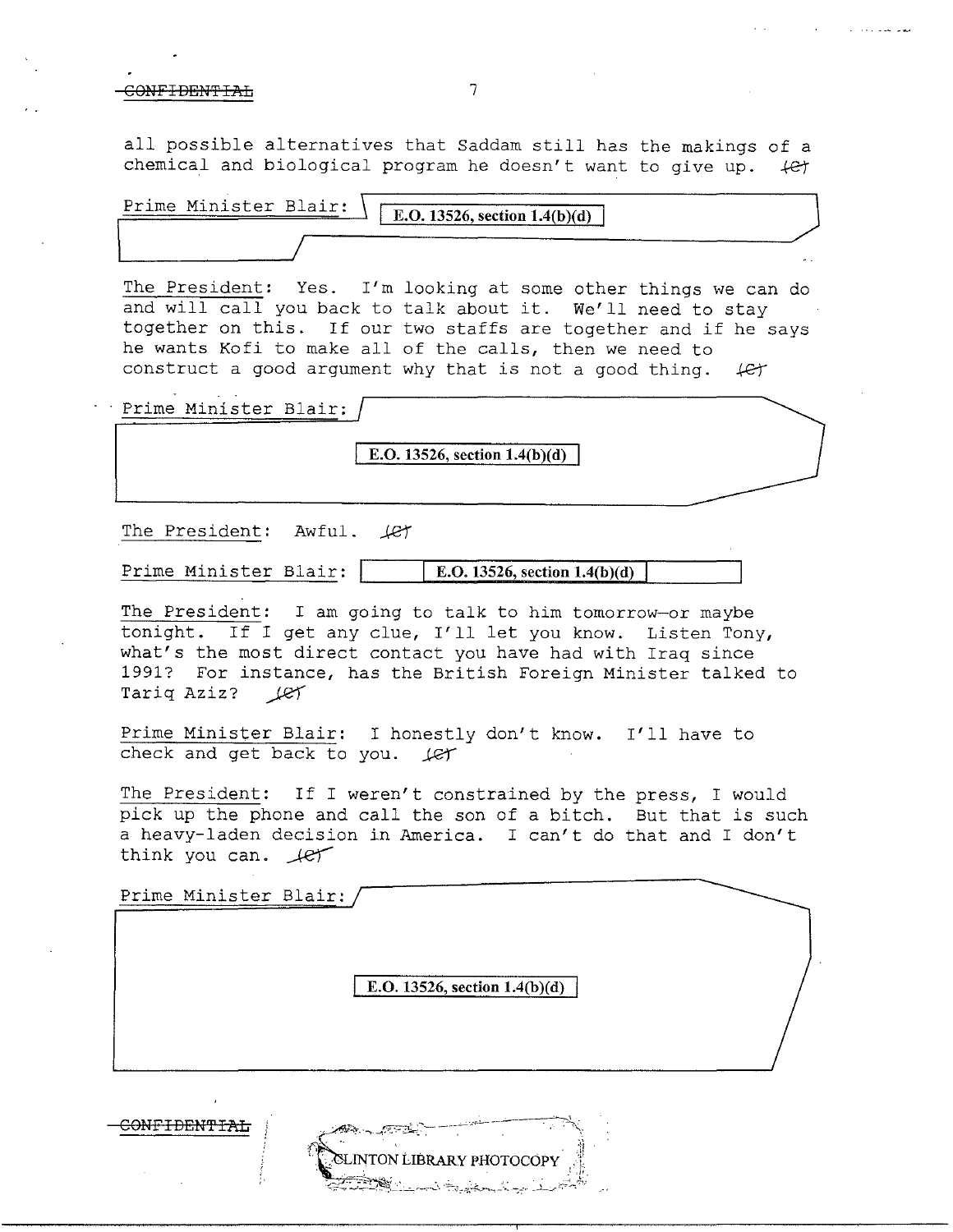ن<br>ما فيستعملها به المال المسارية المتحدة

 $-$ The President: I agree.  $\angle$ Gt

Prime Minister Blair:

The President: I can't tell you how critical it is. It costs us a hell of a lot of money to do all this moving around we are doing, not counting the political costs.  $k$ 

| Prime Minister Blair: |  |  |
|-----------------------|--|--|
|                       |  |  |
|                       |  |  |
|                       |  |  |
|                       |  |  |
|                       |  |  |

The President: Agree, but I will have a hard time selling anything here short of military action, but I can do that if I know it is real.  $\#f$ 

Prime Minister Blair:

The President: Can't allow that.  $\overline{\mathcal{L}}$ 

Prime Minister Blair:

The President: I can't agree more.  $\mathcal{L}\rightarrow$ 

**E.O. 13526, section 1.4(b)(d)** CONFIDEN'PIAL **ELINTON LIBRARY PHOTOCOPY**